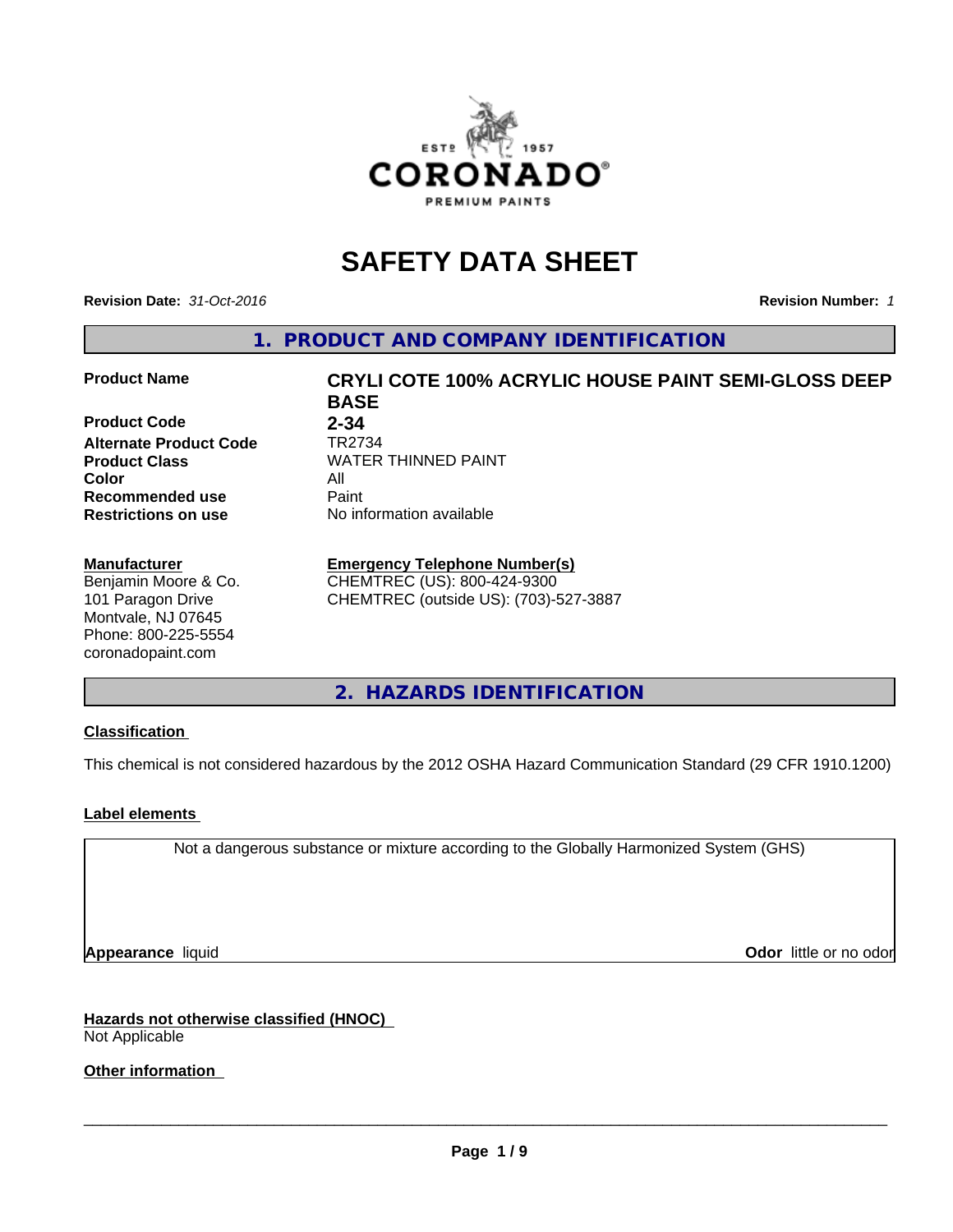No information available

## **3. COMPOSITION INFORMATION ON COMPONENTS**

\_\_\_\_\_\_\_\_\_\_\_\_\_\_\_\_\_\_\_\_\_\_\_\_\_\_\_\_\_\_\_\_\_\_\_\_\_\_\_\_\_\_\_\_\_\_\_\_\_\_\_\_\_\_\_\_\_\_\_\_\_\_\_\_\_\_\_\_\_\_\_\_\_\_\_\_\_\_\_\_\_\_\_\_\_\_\_\_\_\_\_\_\_

| <b>Chemical Name</b>                                                         | <b>CAS-No</b> | Weight % (max) |
|------------------------------------------------------------------------------|---------------|----------------|
| Kaolin                                                                       | 1332-58-7     |                |
| Titanium dioxide                                                             | 13463-67-7    |                |
| Propanoic acid, 2-methyl-, monoester with<br>2,2,4-trimethyl-1,3-pentanediol | 25265-77-4    |                |
| Distillates (petroleum), solvent-dewaxed heavy<br>paraffinic                 | 64742-65-0    |                |
| Sodium C14-C16 olefin sulfonate                                              | 68439-57-6    | U.S            |

|                                                                        |                        | 4. FIRST AID MEASURES                                                                                           |  |
|------------------------------------------------------------------------|------------------------|-----------------------------------------------------------------------------------------------------------------|--|
| <b>General Advice</b>                                                  |                        | No hazards which require special first aid measures.                                                            |  |
| <b>Eye Contact</b>                                                     | physician.             | Rinse thoroughly with plenty of water for at least 15 minutes and consult a                                     |  |
| <b>Skin Contact</b>                                                    |                        | Wash off immediately with soap and plenty of water removing all contaminated<br>clothes and shoes.              |  |
| <b>Inhalation</b>                                                      |                        | Move to fresh air. If symptoms persist, call a physician.                                                       |  |
| Ingestion                                                              | if necessary.          | Clean mouth with water and afterwards drink plenty of water. Consult a physician                                |  |
| <b>Most Important</b><br><b>Symptoms/Effects</b>                       | None known.            |                                                                                                                 |  |
| <b>Notes To Physician</b>                                              | Treat symptomatically. |                                                                                                                 |  |
|                                                                        |                        | 5. FIRE-FIGHTING MEASURES                                                                                       |  |
| <b>Suitable Extinguishing Media</b>                                    |                        | Use extinguishing measures that are appropriate to local<br>circumstances and the surrounding environment.      |  |
| <b>Protective Equipment And Precautions For</b><br><b>Firefighters</b> |                        | As in any fire, wear self-contained breathing apparatus<br>pressure-demand, MSHA/NIOSH (approved or equivalent) |  |

**Specific Hazards Arising From The Chemical Closed containers may rupture if exposed to fire or** 

**Sensitivity To Mechanical Impact** No

**Sensitivity To Static Discharge** No

**Flash Point Data Flash Point (°F)**<br> **Flash Point (°C)**<br> **Flash Point (°C)**<br> **CO Flash Point (°C)** 

and full protective gear.

 $\overline{\phantom{a}}$  ,  $\overline{\phantom{a}}$  ,  $\overline{\phantom{a}}$  ,  $\overline{\phantom{a}}$  ,  $\overline{\phantom{a}}$  ,  $\overline{\phantom{a}}$  ,  $\overline{\phantom{a}}$  ,  $\overline{\phantom{a}}$  ,  $\overline{\phantom{a}}$  ,  $\overline{\phantom{a}}$  ,  $\overline{\phantom{a}}$  ,  $\overline{\phantom{a}}$  ,  $\overline{\phantom{a}}$  ,  $\overline{\phantom{a}}$  ,  $\overline{\phantom{a}}$  ,  $\overline{\phantom{a}}$ 

extreme heat.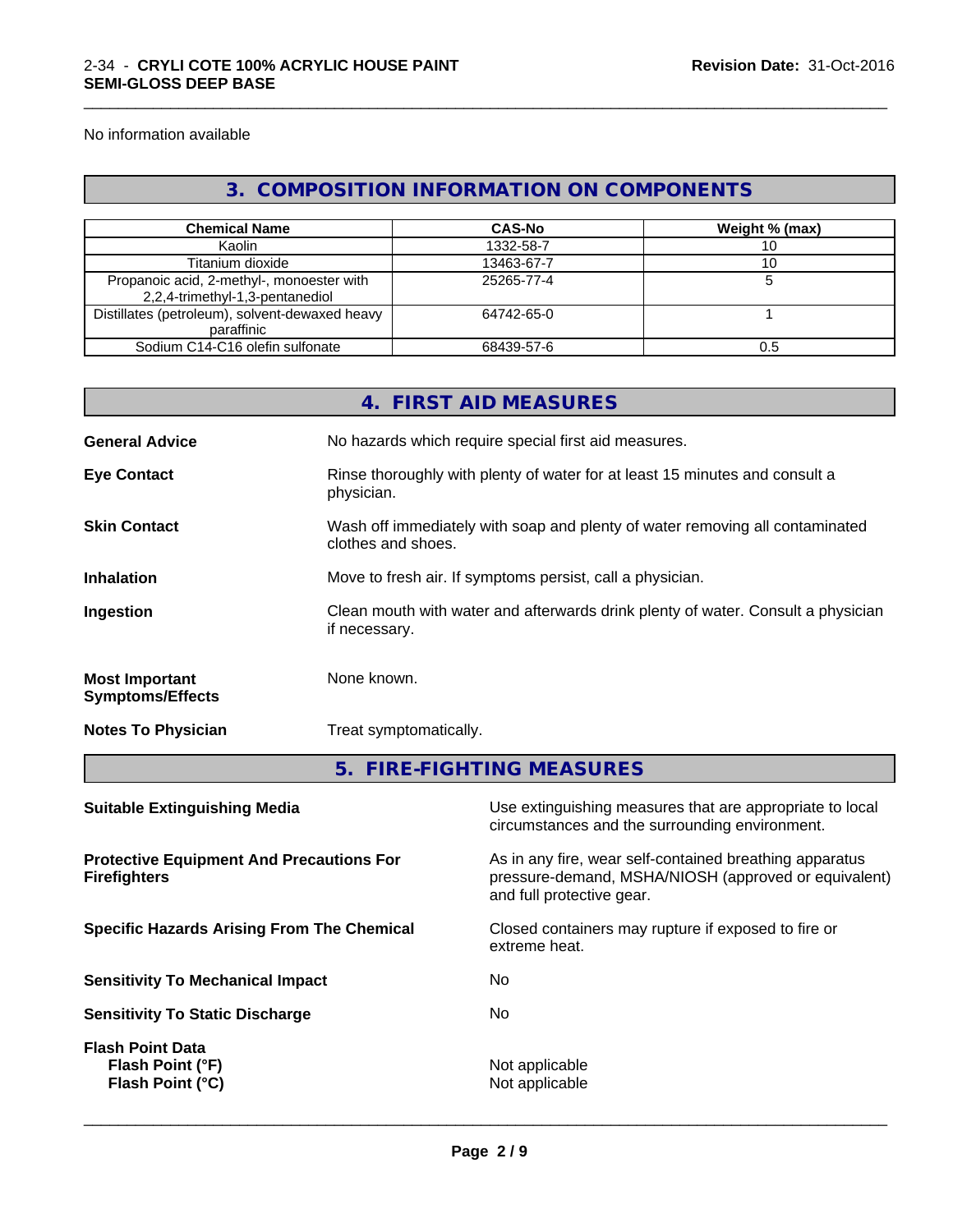|                    | <b>Flash Point Method</b>                                    |                        | Not applicable                   |                                |  |
|--------------------|--------------------------------------------------------------|------------------------|----------------------------------|--------------------------------|--|
|                    | <b>Flammability Limits In Air</b>                            |                        |                                  |                                |  |
|                    | <b>Lower Explosion Limit</b><br><b>Upper Explosion Limit</b> |                        | Not applicable<br>Not applicable |                                |  |
| <b>NFPA</b>        | Health: 1                                                    | <b>Flammability: 0</b> | <b>Instability: 0</b>            | <b>Special: Not Applicable</b> |  |
| <b>NFPA Legend</b> |                                                              |                        |                                  |                                |  |

\_\_\_\_\_\_\_\_\_\_\_\_\_\_\_\_\_\_\_\_\_\_\_\_\_\_\_\_\_\_\_\_\_\_\_\_\_\_\_\_\_\_\_\_\_\_\_\_\_\_\_\_\_\_\_\_\_\_\_\_\_\_\_\_\_\_\_\_\_\_\_\_\_\_\_\_\_\_\_\_\_\_\_\_\_\_\_\_\_\_\_\_\_

### 0 - Not Hazardous

- 1 Slightly
- 2 Moderate
- 
- 3 High
- 4 Severe

*The ratings assigned are only suggested ratings, the contractor/employer has ultimate responsibilities for NFPA ratings where this system is used.*

*Additional information regarding the NFPA rating system is available from the National Fire Protection Agency (NFPA) at www.nfpa.org.*

## **6. ACCIDENTAL RELEASE MEASURES**

| <b>Personal Precautions</b>      | Avoid contact with skin, eyes and clothing. Ensure adequate ventilation.                                                                                                         |
|----------------------------------|----------------------------------------------------------------------------------------------------------------------------------------------------------------------------------|
| <b>Other Information</b>         | Prevent further leakage or spillage if safe to do so.                                                                                                                            |
| <b>Environmental Precautions</b> | See Section 12 for additional Ecological Information.                                                                                                                            |
| <b>Methods For Clean-Up</b>      | Soak up with inert absorbent material. Sweep up and shovel into suitable<br>containers for disposal.                                                                             |
|                                  | 7. HANDLING AND STORAGE                                                                                                                                                          |
| <b>Handling</b>                  | Avoid contact with skin, eyes and clothing. Avoid breathing vapors, spray mists or<br>sanding dust. In case of insufficient ventilation, wear suitable respiratory<br>equipment. |
| <b>Storage</b>                   | Keep container tightly closed. Keep out of the reach of children.                                                                                                                |
| <b>Incompatible Materials</b>    | No information available                                                                                                                                                         |
|                                  |                                                                                                                                                                                  |

**8. EXPOSURE CONTROLS / PERSONAL PROTECTION**

### **Exposure Limits**

| <b>Chemical Name</b> | <b>ACGIH</b>                                      | OSHA                                   |
|----------------------|---------------------------------------------------|----------------------------------------|
| Kaolin               | <b>TWA</b><br>$\angle$ mg/m <sup>3</sup> - $\top$ | <b>TWA</b><br>15 mg/m <sup>3</sup> - 1 |
|                      |                                                   | TWA<br>$5 \text{ ma/m}^3$ -            |
| Titanium dioxide     | <b>TWA</b><br>$10 \text{ mg/m}^3 -$               | <b>TWA</b><br>15 ma/m $^3$             |

#### **Legend**

ACGIH - American Conference of Governmental Industrial Hygienists Exposure Limits OSHA - Occupational Safety & Health Administration Exposure Limits N/E - Not Established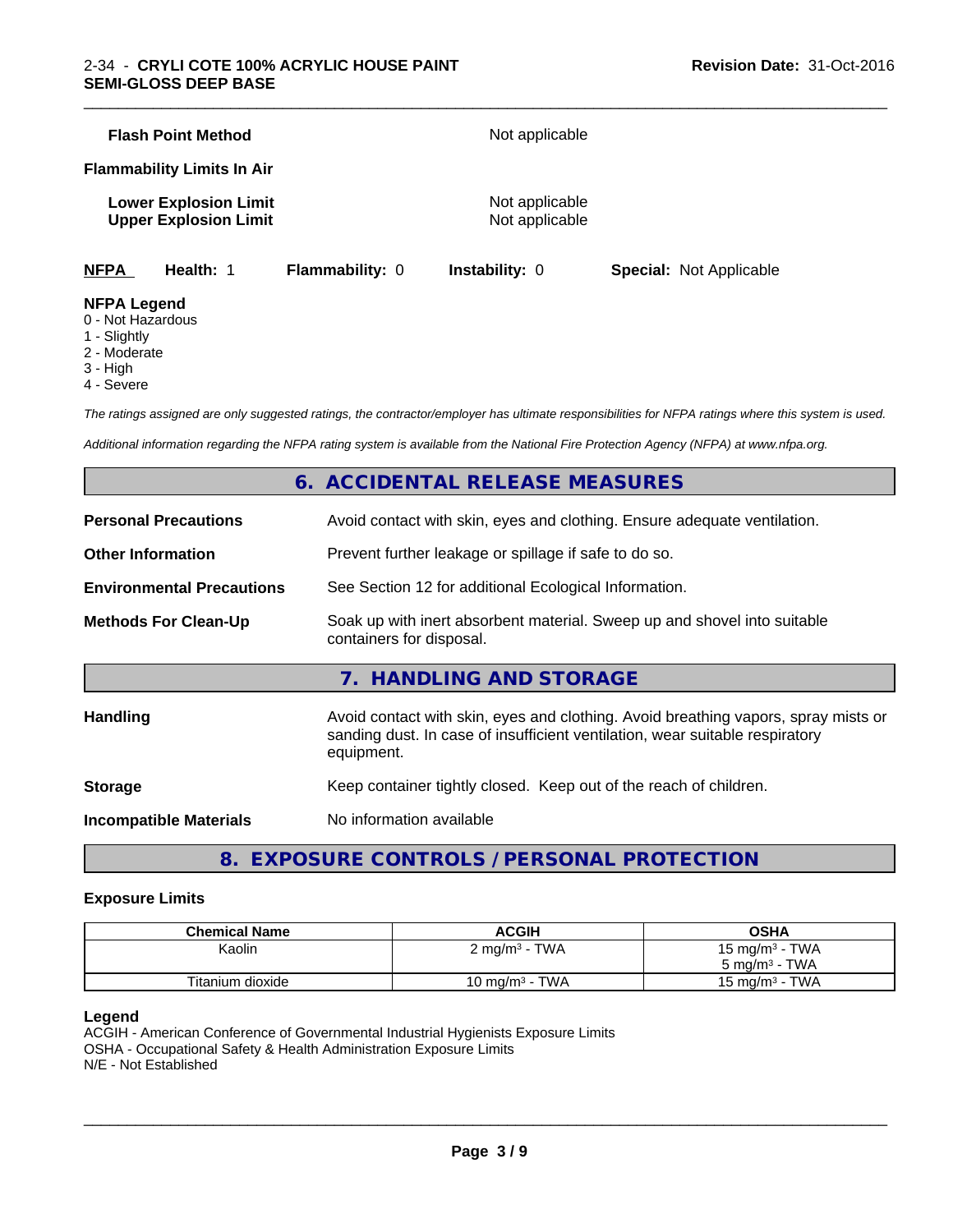| <b>Engineering Measures</b>          | Ensure adequate ventilation, especially in confined areas.                                                                          |  |
|--------------------------------------|-------------------------------------------------------------------------------------------------------------------------------------|--|
| <b>Personal Protective Equipment</b> |                                                                                                                                     |  |
| <b>Eye/Face Protection</b>           | Safety glasses with side-shields.                                                                                                   |  |
| <b>Skin Protection</b>               | Protective gloves and impervious clothing.                                                                                          |  |
| <b>Respiratory Protection</b>        | In case of insufficient ventilation wear suitable respiratory equipment.                                                            |  |
| <b>Hygiene Measures</b>              | Avoid contact with skin, eyes and clothing. Remove and wash contaminated<br>clothing before re-use. Wash thoroughly after handling. |  |

## **9. PHYSICAL AND CHEMICAL PROPERTIES**

\_\_\_\_\_\_\_\_\_\_\_\_\_\_\_\_\_\_\_\_\_\_\_\_\_\_\_\_\_\_\_\_\_\_\_\_\_\_\_\_\_\_\_\_\_\_\_\_\_\_\_\_\_\_\_\_\_\_\_\_\_\_\_\_\_\_\_\_\_\_\_\_\_\_\_\_\_\_\_\_\_\_\_\_\_\_\_\_\_\_\_\_\_

| Appearance                                     | liquid                   |
|------------------------------------------------|--------------------------|
| Odor                                           | little or no odor        |
| <b>Odor Threshold</b>                          | No information available |
| Density (Ibs/gal)                              | $9.5 - 9.9$              |
| <b>Specific Gravity</b>                        | $1.13 - 1.18$            |
| рH                                             | No information available |
| <b>Viscosity (cps)</b>                         | No information available |
| <b>Solubility</b>                              | No information available |
| <b>Water Solubility</b>                        | No information available |
| <b>Evaporation Rate</b>                        | No information available |
| <b>Vapor Pressure</b>                          | No information available |
| <b>Vapor Density</b>                           | No information available |
| Wt. % Solids                                   | $40 - 50$                |
| Vol. % Solids                                  | $30 - 40$                |
| Wt. % Volatiles                                | $50 - 60$                |
| Vol. % Volatiles                               | $60 - 70$                |
| <b>VOC Regulatory Limit (g/L)</b>              | < 100                    |
| <b>Boiling Point (°F)</b>                      | 212                      |
| <b>Boiling Point (°C)</b>                      | 100                      |
| <b>Freezing Point (°F)</b>                     | 32                       |
| <b>Freezing Point (°C)</b>                     | $\Omega$                 |
| Flash Point (°F)                               | Not applicable           |
| Flash Point (°C)                               | Not applicable           |
| <b>Flash Point Method</b>                      | Not applicable           |
| <b>Flammability (solid, gas)</b>               | Not applicable           |
| <b>Upper Explosion Limit</b>                   | Not applicable           |
| <b>Lower Explosion Limit</b>                   | Not applicable           |
| <b>Autoignition Temperature (°F)</b>           | No information available |
| <b>Autoignition Temperature (°C)</b>           | No information available |
| Decomposition Temperature (°F)                 | No information available |
| Decomposition Temperature (°C)                 | No information available |
| <b>Partition Coefficient (n-octanol/water)</b> | No information available |

## **10. STABILITY AND REACTIVITY**

**Reactivity Not Applicable** Not Applicable

**Chemical Stability Chemical Stability** Stable under normal conditions.

**Conditions To Avoid Prevent from freezing.**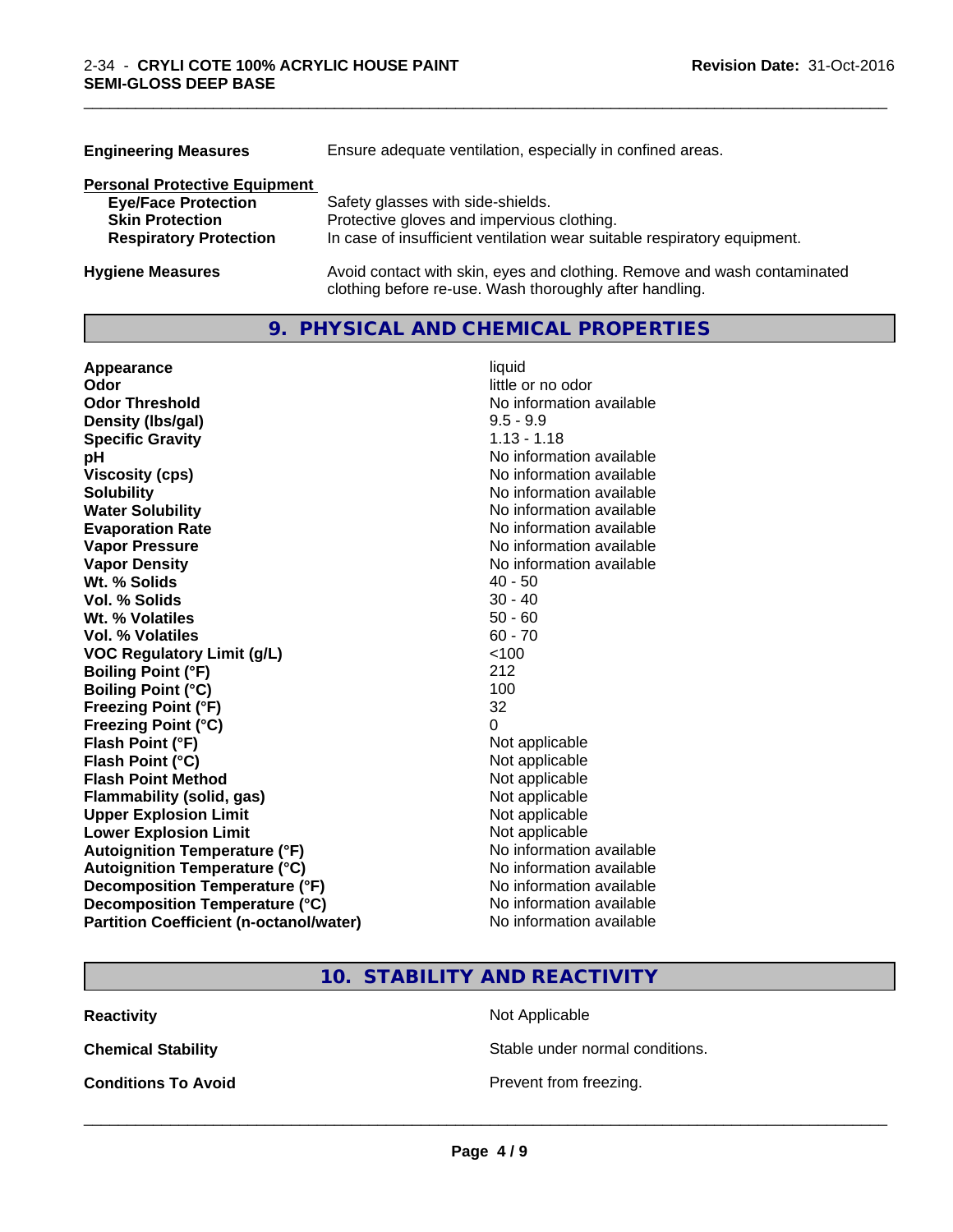| <b>Incompatible Materials</b>                                                                                                                                                                                                                                                                                                                                            | No materials to be especially mentioned.                                                                                                                                                                                                                                                                                                                                                                                                                                                                                                                                         |
|--------------------------------------------------------------------------------------------------------------------------------------------------------------------------------------------------------------------------------------------------------------------------------------------------------------------------------------------------------------------------|----------------------------------------------------------------------------------------------------------------------------------------------------------------------------------------------------------------------------------------------------------------------------------------------------------------------------------------------------------------------------------------------------------------------------------------------------------------------------------------------------------------------------------------------------------------------------------|
| <b>Hazardous Decomposition Products</b>                                                                                                                                                                                                                                                                                                                                  | None under normal use.                                                                                                                                                                                                                                                                                                                                                                                                                                                                                                                                                           |
| <b>Possibility Of Hazardous Reactions</b>                                                                                                                                                                                                                                                                                                                                | None under normal conditions of use.                                                                                                                                                                                                                                                                                                                                                                                                                                                                                                                                             |
|                                                                                                                                                                                                                                                                                                                                                                          | <b>TOXICOLOGICAL INFORMATION</b><br>11.                                                                                                                                                                                                                                                                                                                                                                                                                                                                                                                                          |
| <b>Product Information</b>                                                                                                                                                                                                                                                                                                                                               |                                                                                                                                                                                                                                                                                                                                                                                                                                                                                                                                                                                  |
| Information on likely routes of exposure                                                                                                                                                                                                                                                                                                                                 |                                                                                                                                                                                                                                                                                                                                                                                                                                                                                                                                                                                  |
| <b>Principal Routes of Exposure</b>                                                                                                                                                                                                                                                                                                                                      | Eye contact, skin contact and inhalation.                                                                                                                                                                                                                                                                                                                                                                                                                                                                                                                                        |
| <b>Acute Toxicity</b>                                                                                                                                                                                                                                                                                                                                                    |                                                                                                                                                                                                                                                                                                                                                                                                                                                                                                                                                                                  |
| <b>Product Information</b>                                                                                                                                                                                                                                                                                                                                               | No information available                                                                                                                                                                                                                                                                                                                                                                                                                                                                                                                                                         |
| Information on toxicological effects                                                                                                                                                                                                                                                                                                                                     |                                                                                                                                                                                                                                                                                                                                                                                                                                                                                                                                                                                  |
| <b>Symptoms</b>                                                                                                                                                                                                                                                                                                                                                          | No information available                                                                                                                                                                                                                                                                                                                                                                                                                                                                                                                                                         |
|                                                                                                                                                                                                                                                                                                                                                                          | Delayed and immediate effects as well as chronic effects from short and long-term exposure                                                                                                                                                                                                                                                                                                                                                                                                                                                                                       |
| Eye contact<br><b>Skin contact</b><br><b>Inhalation</b><br>Ingestion<br>Sensitization:<br><b>Neurological Effects</b><br><b>Mutagenic Effects</b><br><b>Reproductive Effects</b><br><b>Developmental Effects</b><br><b>Target Organ Effects</b><br><b>STOT - single exposure</b><br><b>STOT - repeated exposure</b><br>Other adverse effects<br><b>Aspiration Hazard</b> | May cause slight irritation.<br>Substance may cause slight skin irritation. Prolonged or repeated contact may dry<br>skin and cause irritation.<br>May cause irritation of respiratory tract.<br>Ingestion may cause gastrointestinal irritation, nausea, vomiting and diarrhea.<br>No information available<br>No information available.<br>No information available.<br>No information available.<br>No information available.<br>No information available.<br>No information available.<br>No information available.<br>No information available.<br>No information available |

\_\_\_\_\_\_\_\_\_\_\_\_\_\_\_\_\_\_\_\_\_\_\_\_\_\_\_\_\_\_\_\_\_\_\_\_\_\_\_\_\_\_\_\_\_\_\_\_\_\_\_\_\_\_\_\_\_\_\_\_\_\_\_\_\_\_\_\_\_\_\_\_\_\_\_\_\_\_\_\_\_\_\_\_\_\_\_\_\_\_\_\_\_

**Numerical measures of toxicity**

**The following values are calculated based on chapter 3.1 of the GHS document**

| <b>ATEmix (oral)</b>   | 94863 mg/kg  |
|------------------------|--------------|
| <b>ATEmix (dermal)</b> | 644424 mg/kg |

#### **Component**

Kaolin LD50 Oral: > 5000 mg/kg (Rat) Titanium dioxide LD50 Oral: > 10000 mg/kg (Rat)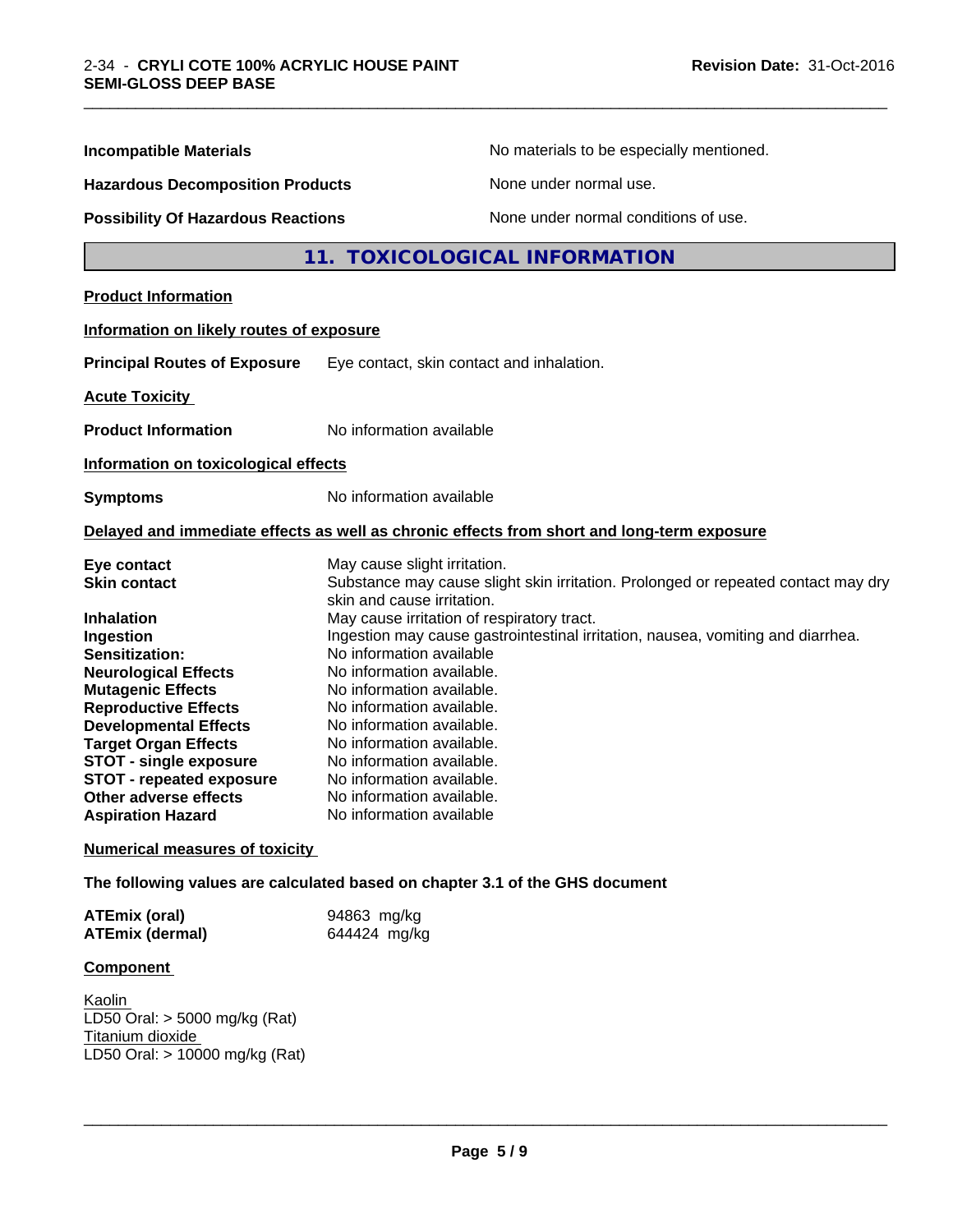#### **Carcinogenicity**

*The information below indicateswhether each agency has listed any ingredient as a carcinogen:.*

| <b>Chemical Name</b>     | <b>IARC</b>          | <b>NTP</b> | <b>OSHA Carcinogen</b> |
|--------------------------|----------------------|------------|------------------------|
|                          | 2B<br>Possible Human |            | Listed                 |
| $-1$<br>Fitanium dioxide | Carcinogen           |            |                        |

\_\_\_\_\_\_\_\_\_\_\_\_\_\_\_\_\_\_\_\_\_\_\_\_\_\_\_\_\_\_\_\_\_\_\_\_\_\_\_\_\_\_\_\_\_\_\_\_\_\_\_\_\_\_\_\_\_\_\_\_\_\_\_\_\_\_\_\_\_\_\_\_\_\_\_\_\_\_\_\_\_\_\_\_\_\_\_\_\_\_\_\_\_

• Although IARC has classified titanium dioxide as possibly carcinogenic to humans (2B), their summary concludes: "No significant exposure to titanium dioxide is thought to occur during the use of products in which titanium dioxide is bound to other materials, such as paint."

#### **Legend**

IARC - International Agency for Research on Cancer NTP - National Toxicity Program OSHA - Occupational Safety & Health Administration

**12. ECOLOGICAL INFORMATION**

## **Ecotoxicity Effects**

The environmental impact of this product has not been fully investigated.

#### **Product Information**

#### **Acute Toxicity to Fish**

No information available

#### **Acute Toxicity to Aquatic Invertebrates**

No information available

#### **Acute Toxicity to Aquatic Plants**

No information available

#### **Persistence / Degradability**

No information available.

#### **Bioaccumulation / Accumulation**

No information available.

#### **Mobility in Environmental Media**

No information available.

#### **Ozone**

No information available

#### **Component**

#### **Acute Toxicity to Fish**

Titanium dioxide  $LC50:$  > 1000 mg/L (Fathead Minnow - 96 hr.)

#### **Acute Toxicity to Aquatic Invertebrates**

No information available

#### **Acute Toxicity to Aquatic Plants**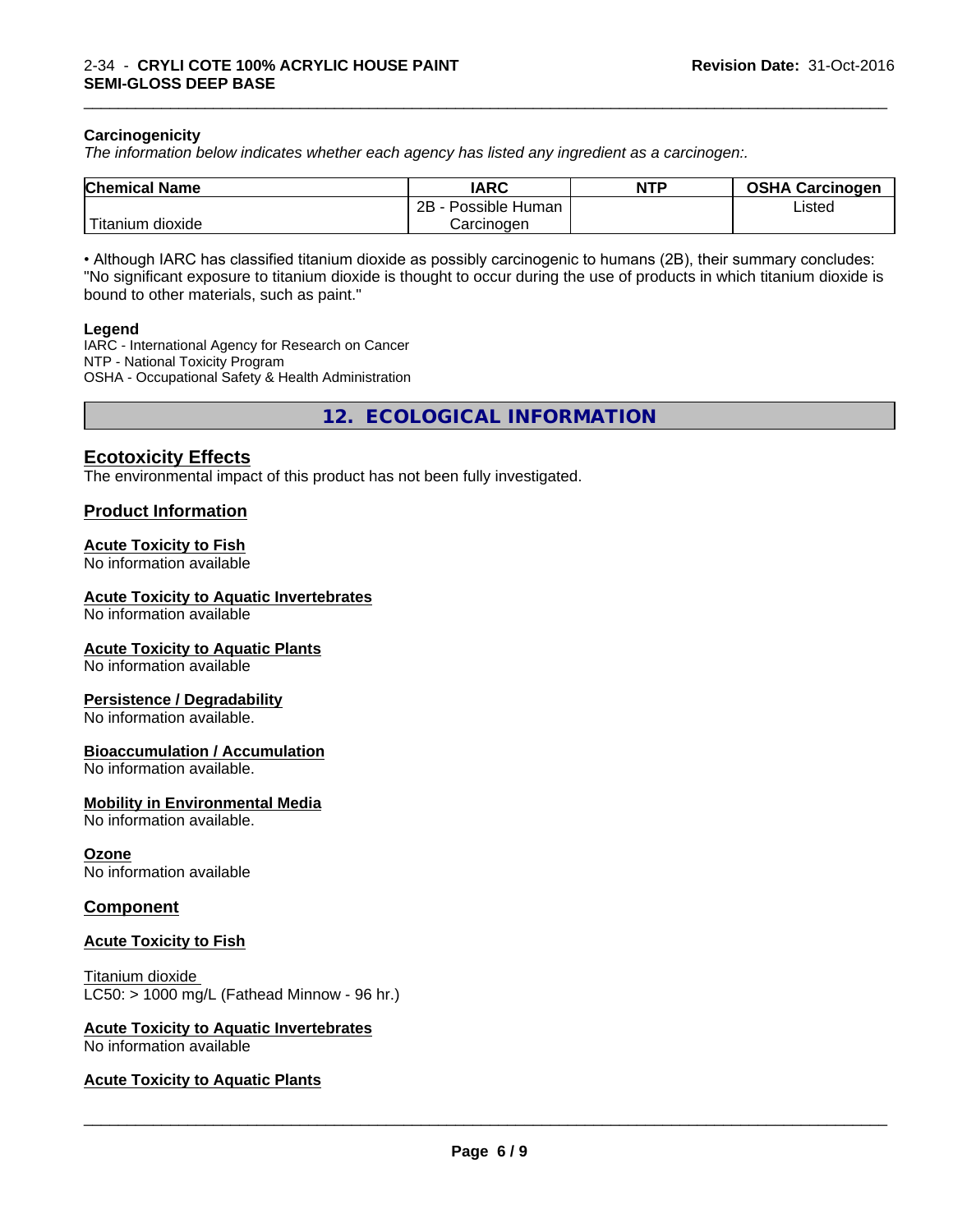No information available

|                              | 13. DISPOSAL CONSIDERATIONS                                                                                                                                                                                               |
|------------------------------|---------------------------------------------------------------------------------------------------------------------------------------------------------------------------------------------------------------------------|
| <b>Waste Disposal Method</b> | Dispose of in accordance with federal, state, and local regulations. Local<br>requirements may vary, consult your sanitation department or state-designated<br>environmental protection agency for more disposal options. |
|                              | 14. TRANSPORT INFORMATION                                                                                                                                                                                                 |
| <b>DOT</b>                   | Not regulated                                                                                                                                                                                                             |
| <b>ICAO/IATA</b>             | Not regulated                                                                                                                                                                                                             |
| <b>IMDG/IMO</b>              | Not regulated                                                                                                                                                                                                             |
|                              | 15. REGULATORY INFORMATION                                                                                                                                                                                                |
|                              |                                                                                                                                                                                                                           |

\_\_\_\_\_\_\_\_\_\_\_\_\_\_\_\_\_\_\_\_\_\_\_\_\_\_\_\_\_\_\_\_\_\_\_\_\_\_\_\_\_\_\_\_\_\_\_\_\_\_\_\_\_\_\_\_\_\_\_\_\_\_\_\_\_\_\_\_\_\_\_\_\_\_\_\_\_\_\_\_\_\_\_\_\_\_\_\_\_\_\_\_\_

## **International Inventories**

| <b>TSCA: United States</b> | No - Not all of the components are listed. |
|----------------------------|--------------------------------------------|
| <b>DSL: Canada</b>         | No - Not all of the components are listed. |

## **Federal Regulations**

| SARA 311/312 hazardous categorization |    |  |
|---------------------------------------|----|--|
| Acute Health Hazard                   | Nο |  |
| Chronic Health Hazard                 | Nο |  |
| Fire Hazard                           | Nο |  |
| Sudden Release of Pressure Hazard     | Nο |  |
| Reactive Hazard                       | No |  |

#### **SARA 313**

Section 313 of Title III of the Superfund Amendments and Reauthorization Act of 1986 (SARA). This product contains a chemical or chemicals which are subject to the reporting requirements of the Act and Title 40 of the Code of Federal Regulations, Part 372:

*None*

## **Clean Air Act,Section 112 Hazardous Air Pollutants (HAPs) (see 40 CFR 61)**

This product contains the following HAPs:

*None*

## **State Regulations**

#### **California Proposition 65**

This product may contain small amounts of materials known to the state of California to cause cancer or reproductive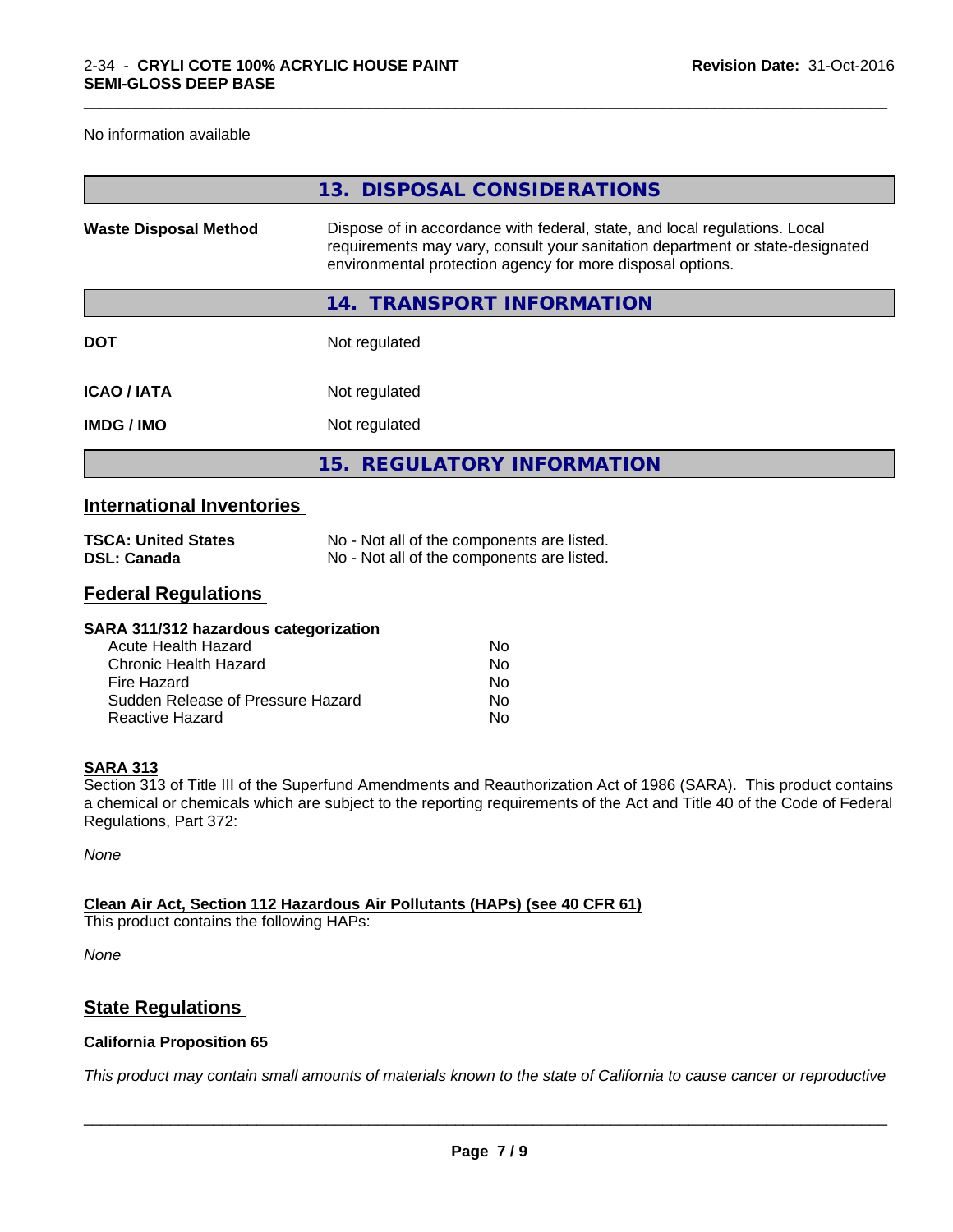*harm.*

#### **State Right-to-Know**

| Chemical<br>' Name          | .<br>Мi<br>นแนวចแว | Jersev<br><b>Nev</b><br> | าnsvlvania<br>. |
|-----------------------------|--------------------|--------------------------|-----------------|
| Kaolin                      |                    |                          |                 |
| ÷.<br>dioxide<br>l itanium. |                    |                          |                 |

\_\_\_\_\_\_\_\_\_\_\_\_\_\_\_\_\_\_\_\_\_\_\_\_\_\_\_\_\_\_\_\_\_\_\_\_\_\_\_\_\_\_\_\_\_\_\_\_\_\_\_\_\_\_\_\_\_\_\_\_\_\_\_\_\_\_\_\_\_\_\_\_\_\_\_\_\_\_\_\_\_\_\_\_\_\_\_\_\_\_\_\_\_

#### **Legend**

X - Listed

## **16. OTHER INFORMATION**

**HMIS** - **Health:** 1 **Flammability:** 0 **Reactivity:** 0 **PPE:** - **HMIS Legend**

- 0 Minimal Hazard 1 - Slight Hazard
- 
- 2 Moderate Hazard
- 3 Serious Hazard 4 - Severe Hazard
- **Chronic Hazard**
- X Consult your supervisor or S.O.P. for "Special" handling instructions.

*Note: The PPE rating has intentionally been left blank. Choose appropriate PPE that will protect employees from the hazards the material will present under the actual normal conditions of use.*

*Caution: HMISÒ ratings are based on a 0-4 rating scale, with 0 representing minimal hazards or risks, and 4 representing significant hazards or risks. Although HMISÒ ratings are not required on MSDSs under 29 CFR 1910.1200, the preparer, has chosen to provide them. HMISÒ ratings are to be used only in conjunction with a fully implemented HMISÒ program by workers who have received appropriate HMISÒ training. HMISÒ is a registered trade and service mark of the NPCA. HMISÒ materials may be purchased exclusively from J. J. Keller (800) 327-6868.*

**WARNING!** If you scrape, sand, or remove old paint, you may release lead dust. LEAD IS TOXIC. EXPOSURE TO LEAD DUST CAN CAUSE SERIOUS ILLNESS, SUCH AS BRAIN DAMAGE, ESPECIALLY IN CHILDREN. PREGNANT WOMEN SHOULD ALSO AVOID EXPOSURE.Wear a NIOSH approved respirator to control lead exposure. Clean up carefully with a HEPA vacuum and a wet mop. Before you start, find out how to protect yourself and your family by contacting the National Lead Information Hotline at 1-800-424-LEAD or log on to www.epa.gov/lead.

| <b>Prepared By</b>      | <b>Product Stewardship Department</b><br>Benjamin Moore & Co.<br>101 Paragon Drive<br>Montvale, NJ 07645<br>855-724-6802 |
|-------------------------|--------------------------------------------------------------------------------------------------------------------------|
| <b>Revision Date:</b>   | 31-Oct-2016                                                                                                              |
| <b>Revision Summary</b> | Not available                                                                                                            |

#### Disclaimer

The information contained herein is presented in good faith and believed to be accurate as of the effective date shown above. This information is furnished without warranty of any kind. Employers should use this information only as a **supplement to other information gathered by them and must make independent determination of suitability and** completeness of information from all sources to assure proper use of these materials and the safety and health of employees. Any use of this data and information must be determined by the user to be in accordance with applicable **federal, provincial, and local laws and regulations.**